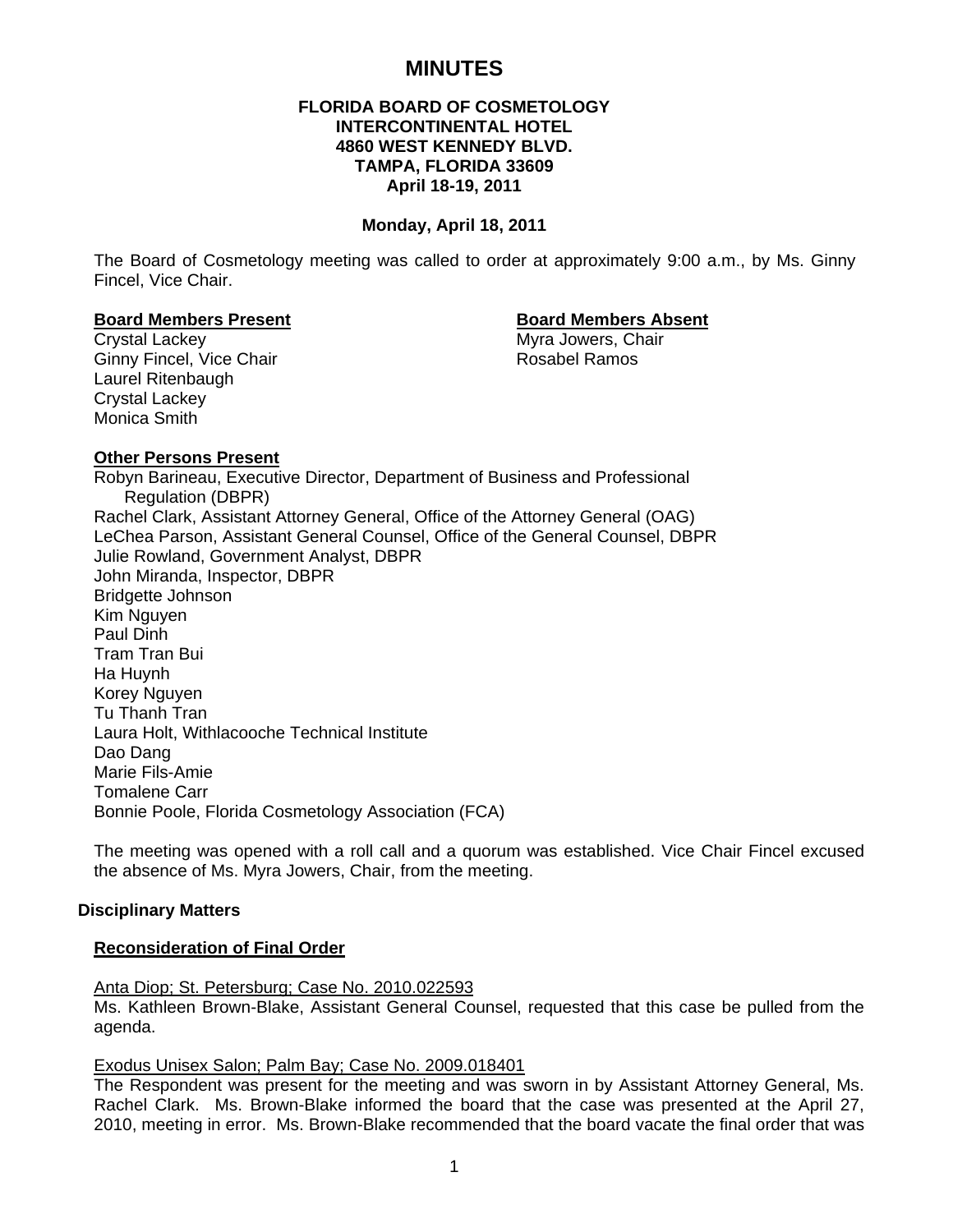filed on May 27, 2010, imposing a fine of \$1,000 and costs of \$131.49. Ms. Laurel Ritenbaugh moved to vacate the final order. Ms. Monica Smith seconded the motion and the motion passed unanimously.

# Marie Fils-Amie; Port St. Lucie; Case No. 2009.012074

Ms. Fils-Amie was present for the meeting and was sworn in by Ms. Clark. Ms. Brown-Blake informed the board that the case was presented at the October 26, 2010, meeting in error. Ms. Brown-Blake recommended that the board vacate the final order that was filed on November 24, 2010, imposing a fine of \$1,000 and costs of \$143.05. Ms. Ritenbaugh moved to vacate the final order. Ms. Crystal Lackey seconded the motion and the motion passed unanimously.

## Linh Thuy Vo Nguyen; West Palm Beach; Case No. 2009.033418

Mr. Nguyen was not present for the meeting. Ms. Ritenbaugh moved that the board impose a fine of \$800 and costs of \$145.03, to be paid over a period of six months, with the first payment of \$145.03 due within 30 days of the final order and five monthly payments of \$160 each. Ms. Smith seconded the motion and the motion passed unanimously.

# **Informal Hearings**

Ms. Brown-Blake presented the following cases for consideration by the board. The Board found that the Respondent was properly served with the Administrative Complaint, that there was competent and substantial evidence to support the allegations as set forth in the Administrative Complaint and adopts them as the findings of fact and conclusions of the law of the board and imposed the penalties shown below:

# Angel's Nails; Orlando; Case No. 2010.012790

The Respondent was not present for the meeting. Ms. Ritenbaugh moved that the board impose a fine of \$650 and costs of \$359, to be paid over a period of six months, with the first payment of \$359 due within 30 days of the final order and five monthly payments of \$100 each, plus six months stayed suspension against cosmetology salon license CE9976506. In the event the Respondent fails to comply with the terms of the final order, the stay shall be lifted and the cosmetology salon license will be suspended. Ms. Smith seconded the motion and the motion passed unanimously.

## Bebe Nail; Port St. Lucie; Case No. 2010.012728

The Respondent was not present for the meeting. Ms. Smith moved that the board impose a fine of \$500 and costs of \$111.05, plus six months stayed suspension against cosmetology salon license CE9977220. In the event the Respondent fails to comply with the terms of the final order, the stay shall be lifted and the cosmetology salon license and cosmetology license will be suspended. Ms. Lackey seconded the motion and the motion passed unanimously.

# Dao Dang Dinh and Regal Nails #5326; Ocala; Case Nos. 2010.010089 and 2010.015206

The Respondent was present for the meeting and was sworn in by Ms. Clark. Ms. Smith moved that the board impose a fine of \$500 and costs of \$330.38, to be paid over a period of six months, with the first payment of \$330.38 due within 30 days of the final order and five monthly payments of \$100 each. Ms. Ritenbaugh seconded the motion and the motion passed unanimously.

# Ruthe Guillary; Bradenton; Case No. 2010.015127

Ms. Guillary was not present for the meeting. Ms. Ritenbaugh moved that the board impose a fine of \$500 and costs of \$101.95, to be paid over a period of six months, with the first payment of \$101.95 due within 30 days of the final order and five monthly payments of \$100 each. Ms. Smith seconded the motion and the motion passed unanimously.

Thu Hu Huynh; Seffner; Case No. 2009.065646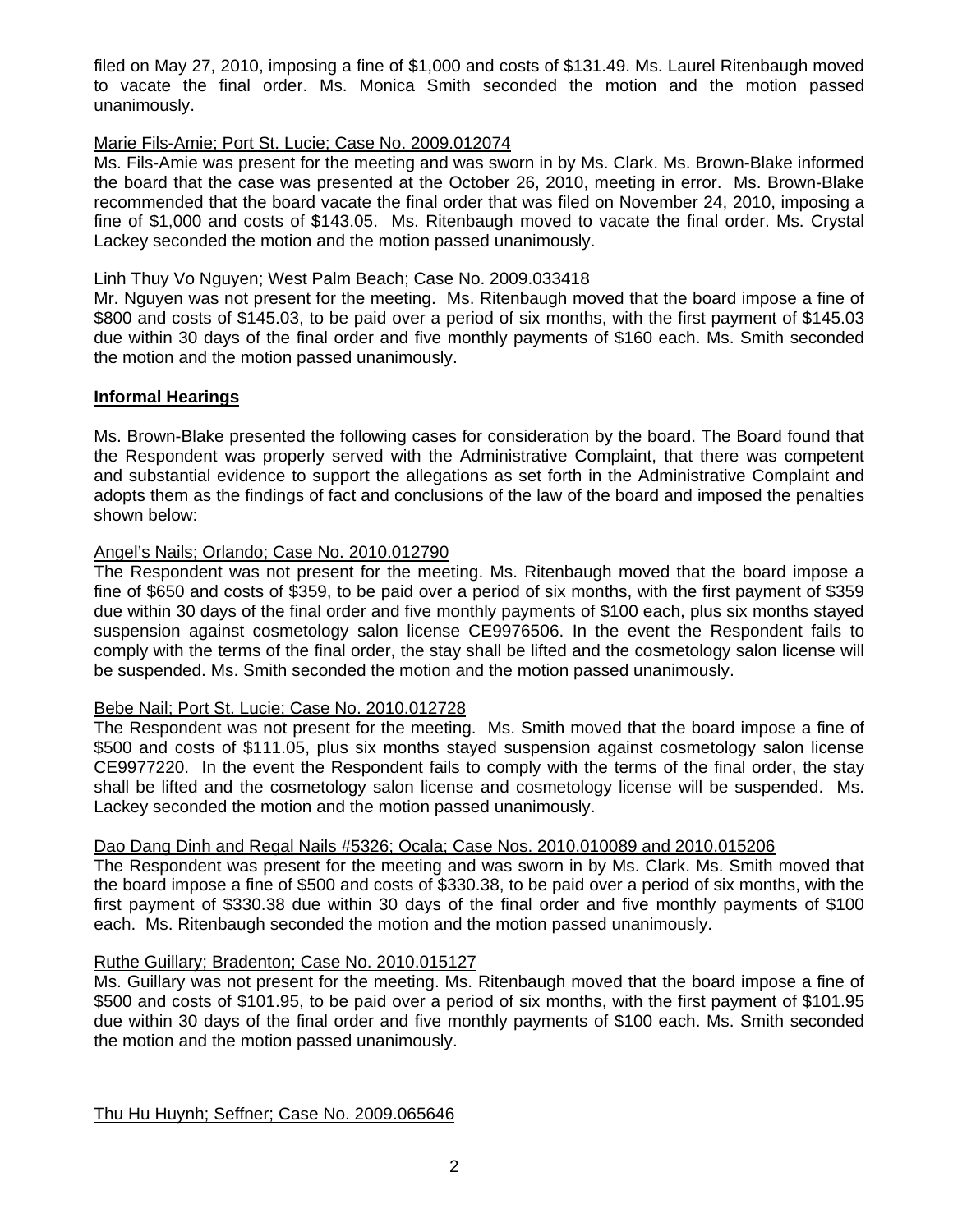Mr. Huynh was present for the meeting and was sworn in by Ms. Clark. Ms. Ritenbaugh moved that the board impose a fine of \$500 and costs of \$191.22, to be paid over a period of six months, with the first payment of \$191.22 due within 30 days of the final order and five monthly payments of \$100 each, plus six months stayed suspension against full specialist license FS866887. In the event the Respondent fails to comply with the terms of the final order, the stay shall be lifted and the full specialist license will be suspended. Ms. Lackey seconded the motion and the motion passed unanimously.

# Bridgette Johnson; Miami; Case No. 2009.054088

Ms. Johnson was present for the meeting and was sworn in by Ms. Clark. Ms. Brown-Blake requested that this case be pulled from the agenda.

## MT Nails & Spa; Lithia; Case No. 2010.012754

The Respondent was present for the meeting and was sworn in by Ms. Clark. Ms. Smith moved that the board impose a fine of \$500 and costs of \$217.49. Ms. Ritenbaugh seconded the motion and the motion passed unanimously.

## Wilmine Pierre; Orlando; Case No. 2009.066488

Ms. Pierre was not present for the meeting. Ms. Lackey moved that the board impose a fine of \$500 and costs of \$368.10, to be paid over a period of six months, with the first payment of \$368.10 due within 30 days of the final order and five monthly payments of \$100 each. Ms. Ritenbaugh seconded the motion and the motion passed unanimously.

# Regency Nails and Hong Nhung Thi Phan; Jacksonville; Case Nos. 2009.061243 and 2009.055306

The Respondent was not present for the meeting. Ms. Ritenbaugh moved that the board impose a fine of \$600 and costs of \$181.25, to be paid over a period of six months, with the first payment of \$181.25 due within 30 days of the final order and five monthly payments of \$120 each. Ms. Smith seconded the motion and the motion passed unanimously.

## Shear Sister II; Dunnellon; Case No. 2010.011878

Ms. Brown-Blake requested that this case be pulled from the agenda.

## Split Ends Plus; Port St. Lucie; Case No. 2010.011289

The Respondent was not present for the meeting. Ms. Ritenbaugh moved that the board impose a fine of \$800 and costs of \$125.16, to be paid over a period of six months, with the first payment of \$125.16 due within 30 days of the final order and five monthly payments of \$160 each, plus six months stayed suspension against cosmetology salon license CE99646228. In the event the Respondent fails to comply with the terms of the final order, the stay shall be lifted and the cosmetology salon license will be suspended. Ms. Smith seconded the motion and the motion passed unanimously.

## Vanny Nails; Ft. Lauderdale; Case No. 2009.053188

The Respondent was present for the meeting and was sworn in by Ms. Clark. Ms. Brown-Blake requested that this case be pulled from the agenda.

Venus Nails and Tu Thanh Tran; West Palm Beach; Case Nos. 2009.048883 and 2009.048827

The Respondent was present for the meeting and was sworn in by Ms. Clark. Ms. Smith moved that the board impose a fine of \$650 and costs of \$299.72. Ms. Ritenbaugh seconded the motion and the motion passed unanimously.

## **Motion for Waiver of Rights and Final Order**

Ms. Brown-Blake presented the following cases for consideration by the board. The Board found that the Respondent was properly served with the Administrative Complaint, the Respondent failed to respond within 21 days thereby waiving their right to elect a hearing in this matter, that the board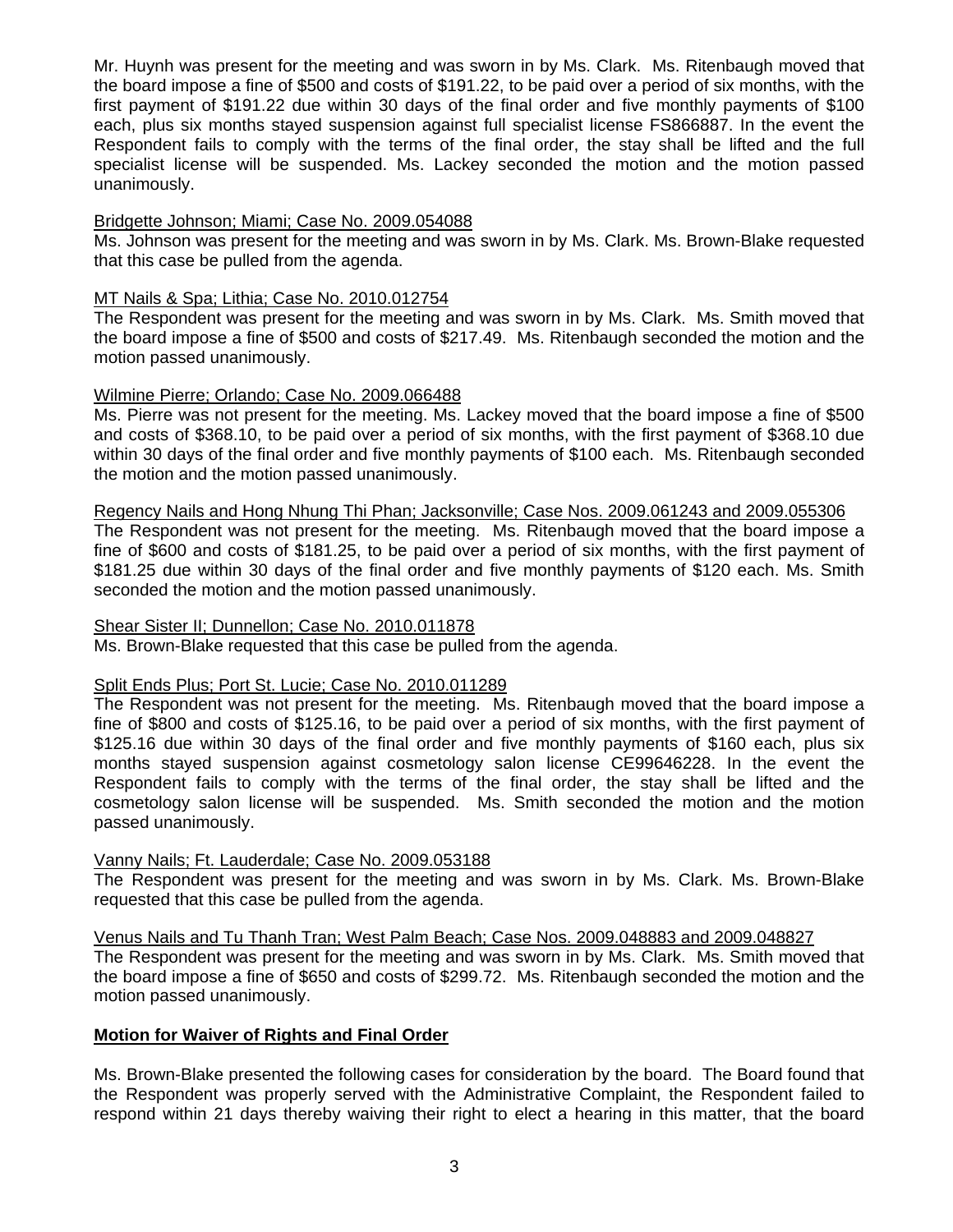accept the allegations as stated in the Administrative Complaint and adopt them as the findings of fact and conclusions of law of the board and imposed the penalties shown below:

## Before & After Day Spa; N. Miami; Case No. 2009. 063345

Ms. Brown-Blake requested that this case be pulled from the agenda.

Bennet Parke Salons LLC; Altamonte Springs; Case No. 2009.063441 Ms. Brown-Blake requested that this case be pulled from the agenda.

## Alexander Buchanon, d/b/a Sheik Stylist; Tampa; Case No. 2009.064783

Ms. Buchanon was not present for the meeting. Ms. Smith moved that the board impose a fine of \$500 and costs of \$223.92, to be paid over a period of six months, with the first payment of \$223.92 due within 30 days of the final order and five monthly payments of \$100 each. Ms. Lackey seconded the motion and the motion passed unanimously.

## Tram Tran Bui and Nail Time and Tanning. Inc.; Jacksonville; Case Nos. 2010.002140 and 2009.058393

The Respondent was present for the meeting and was sworn in by Ms. Clark. Ms. Ritenbaugh moved that the board impose a fine of \$500 and costs of \$425.33, to be paid over a period of six months, with the first payment of \$425.33 due within 30 days of the final order and five monthly payments of \$100 each. Ms. Smith seconded the motion and the motion passed unanimously.

## Rowenda Demers; Jacksonville; Case No. 2010.008056

The Respondent was not present for the meeting. Ms. Lackey moved that the board impose a fine of \$1,000 and costs of \$107.41, to be paid over a period of six months, with the first payment of \$107.41 due within 30 days of the final order and five monthly payments of \$200 each, plus six months stayed suspension against the Respondent's cosmetology license CL1192307. In the event the Respondent fails to comply with the terms of the final order, the stay shall be lifted and the Respondent's cosmetology license will be suspended. Ms. Smith seconded the motion and the motion passed unanimously.

## Diane Finch; N. Palm Beach; Case No. 2010.009848

Ms. Brown-Blake requested that this case be pulled from the agenda.

## Luz Gonzalez; Wesley Chapel; Case No. 2010.016843

Mr. Gonzalez was not present for the meeting. Ms. Lackey moved that the board impose a fine of \$1,000 and costs of \$127.08, to be paid over a period of six months, with the first payment of \$127.08 due within 30 days of the final order and five monthly payments of \$200 each. Ms. Ritenbaugh seconded the motion and the motion passed unanimously.

## Happy Nails; Sarasota; Case No. 2008.020457

The Respondent was not present for the meeting. Ms. Ritenbaugh moved that the board impose a fine of \$1,000 and costs of \$224.70, to be paid over a period of six months, with the first payment of \$224.70 due within 30 days of the final order and five monthly payments of \$200 each, plus six months stayed suspension against cosmetology salon license CE9963413. In the event the Respondent fails to comply with the terms of the final order, the stay shall be lifted and the cosmetology salon license will be suspended. Ms. Lackey seconded the motion and the motion passed unanimously.

## Joel's Upper Cutz; Altamonte; Case No. 2010.012149

The Respondent was not present for the meeting. Ms. Smith moved that the board impose a fine of \$2,000 and costs of \$175.60, to be paid over a period of six months, with the first payment of \$175.60 due within 30 days of the final order and five monthly payments of \$400 each, re-inspection in six months, plus six months stayed suspension against cosmetology salon license CE9965505. In the event the Respondent fails to comply with the terms of the final order, the stay shall be lifted and the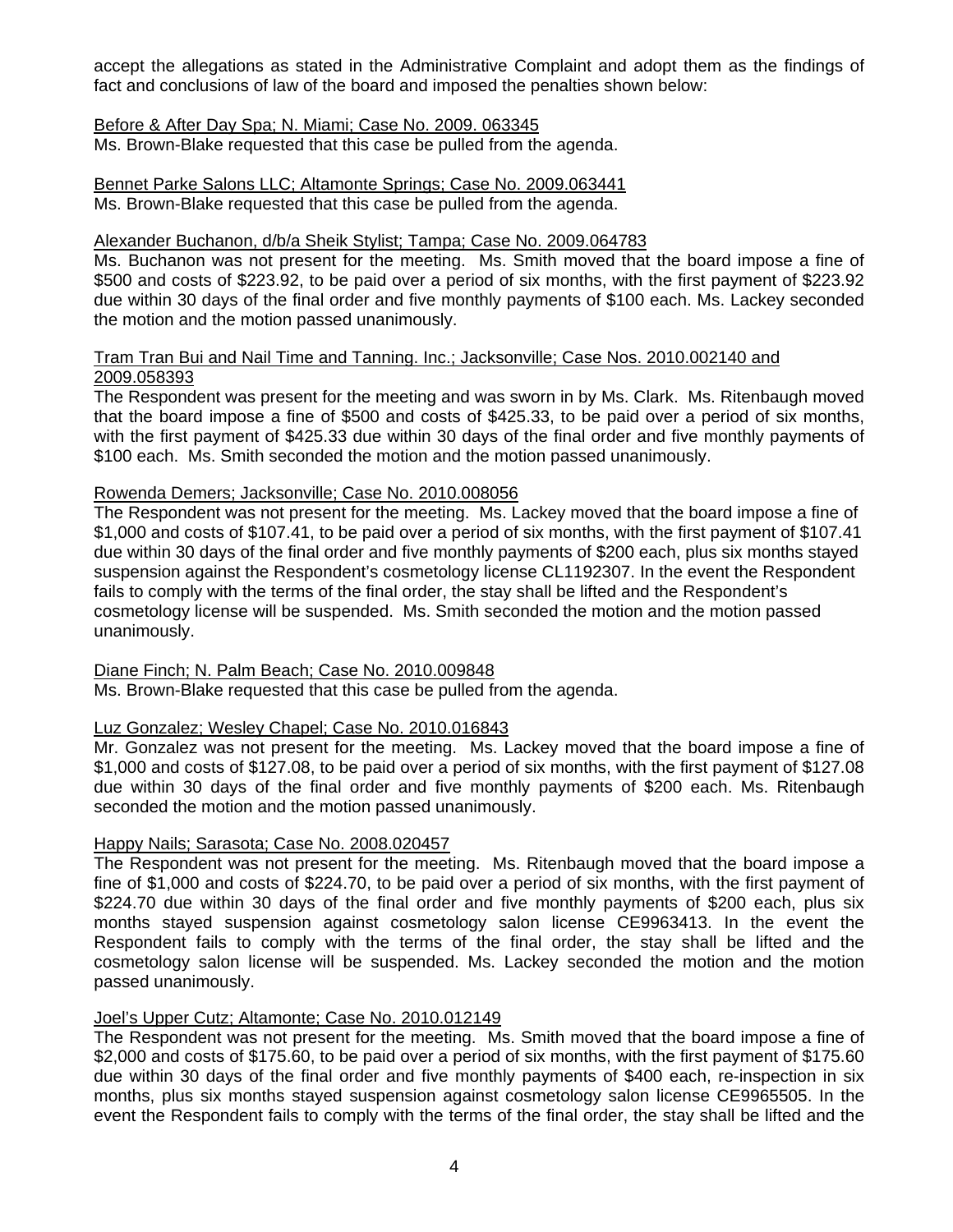cosmetology salon license will be suspended. Ms. Ritenbaugh seconded the motion and the motion passed unanimously.

# Katia Beauty Place; Miami; Case No 2010.014079

The Respondent was not present for the meeting. Ms. Lackey moved that the board impose a fine of \$550 and costs of \$175.31, to be paid over a period of six months, with the first payment of \$175.31 due within 30 days of the final order and five monthly payments of \$110 each, re-inspection in six months, plus six months stayed suspension against cosmetology salon license CE9978519. In the event the Respondent fails to comply with the terms of the final order, the stay shall be lifted and the cosmetology salon license will be suspended. Ms. Ritenbaugh seconded the motion and the motion passed unanimously.

# Dung Thu Le; Okeechobee; Case No. 2009.061319

Mr. Le was not present for the meeting. Ms. Ritenbaugh moved that the board impose a fine of \$2,000 and costs of \$414.18, to be paid over a period of six months, with the first payment of \$141.18 due within 30 days of the final order and five monthly payments of \$400 each. Ms. Smith seconded the motion and the motion passed unanimously.

# Dung Thu Le and KM Nail Spa; Okeechobee; Case Nos. 2009.059103 and 2009.049447

The Respondent was not present for the meeting. Ms. Ritenbaugh moved that the board impose a fine of \$500 and costs of \$344.42, re-inspection in six months, plus six months stayed suspension against cosmetology salon license CE9960418 and nail specialist license FV562798. In the event the Respondent fails to comply with the terms of the final order, the stay shall be lifted and the cosmetology salon license and nail specialist license will be suspended. Ms. Smith seconded the motion and the motion passed unanimously.

# Andy Xuan Nguyen; Royal Palm Beach; Case No. 2009.011841

Mr. Nguyen was not present for the meeting. Ms. Lackey moved that the board impose a fine of \$1,100 and costs of \$266.22, to be paid over a period of six months, with the first payment of \$266.22 due within 30 days of the final order and five monthly payments of \$220 each, plus six months suspension against the Respondent's nail specialist license FV565850. In the event the Respondent fails to comply with the terms of the final order, the stay shall be lifted and the nail specialist license will be suspended. Ms. Ritenbaugh seconded the motion and the motion passed unanimously.

# **Settlement Stipulations**

Stella Henao and Mar Mi Hair Designers; Pompano Beach; Case Nos. 2010.006883 and 2010.005220 The Respondent was not present for the meeting. Ms. Lackey moved that the board adopt the Stipulation of the parties as the board's final action in this matter and incorporate it and all of its terms into a Final Order and impose a fine of \$500 and costs of \$80.93, to be paid over a period of six months, with the first payment of \$80.93 due within 30 days of the final order and five monthly payments of \$100. Ms. Smith seconded the motion and the motion passed unanimously.

## Kiss Nails; Ft. Myers; Case No. 2009.053311

The Respondent was not present for the meeting. Ms. Ritenbaugh moved that the board adopt the Stipulation of the parties as the board's final action in this matter and incorporate it and all of its terms into a Final Order and impose costs of \$317.16 only. Ms. Lackey seconded the motion and the motion passed unanimously.

# P.S. Hair; Homestead; Case No. 2010.007570

The Respondent was not present for the meeting. Ms. Lackey moved that the board adopt the Stipulation of the parties as the board's final action in this matter and incorporate it and all of its terms into a Final Order and impose a fine of \$500 and costs of \$45.07. Ms. Smith seconded the motion and the motion passed unanimously.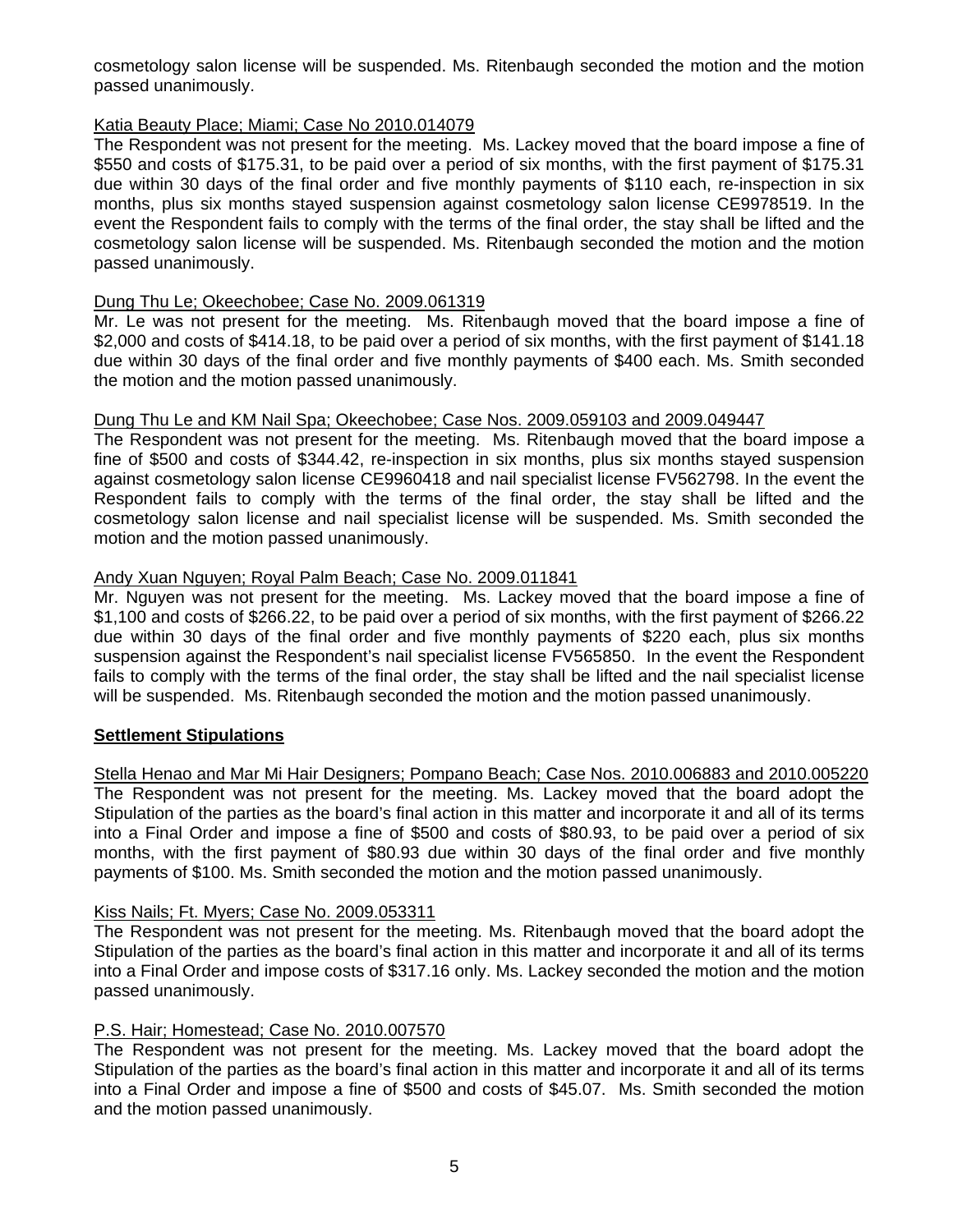Salon 54 & Spa and My Tran; Palm Beach Gardens; Case Nos. 2009.036465 and 2009.036472

The Respondent was not present for the meeting. Ms. Lackey moved that the board adopt the Stipulation of the parties as the board's final action in this matter and incorporate it and all of its terms into a Final Order and impose a fine of \$1,000 and costs of \$269.27, to be paid over a period of six months, with the first payment of \$269.27 due within 30 days of the final order and five monthly payments of \$200. Ms. Smith seconded the motion and the motion passed unanimously.

## **Department Attorney Report**

Ms. Brown-Blake informed the board that as of March, 2011, there were 313 open cosmetology cases in the legal section.

## **Adjournment**

There being no further business, the meeting was adjourned at approximately 12:15 p.m.

## **Tuesday, April 19, 2011**

The Board of Cosmetology meeting was called to order at approximately 9:00 a.m., by Ms. Ginny Fincel, Vice Chair.

## **Board Members Present Communist Board Members Absent**

Ginny Fincel, Vice Chair Myra Jowers, Chair Laurel Ritenbaugh **Rosabel Ramos** Rosabel Ramos Crystal Lackey Monica Smith

## **Other Persons Present**

Robyn Barineau, Executive Director, Department of Business and Professional Regulation (DBPR) Rachel Clark, Assistant Attorney General, Office of the Attorney General (OAG) LeChea Parson, Assistant General Counsel, Office of the General Counsel, DBPR Julie Rowland, Government Analyst, DBPR Rhoda Edwards Amber Carson Joseph Newton Toni Vinci Star Solis Latishia Belflower Kristina Jenkins Juniace Etienne Shaunda Taylor David Athey Sarah Athey Carla Postma

The meeting was opened with a roll call and a quorum was established. Vice Chair Fincel excused the absence of Ms. Myra Jowers, Chair, from the meeting.

Ms. Laurel Ritenbaugh moved to approve the minutes from the April 4, 2011, board meeting. Ms. Monica Smith seconded the motion and the motion passed unanimously.

## **Applications**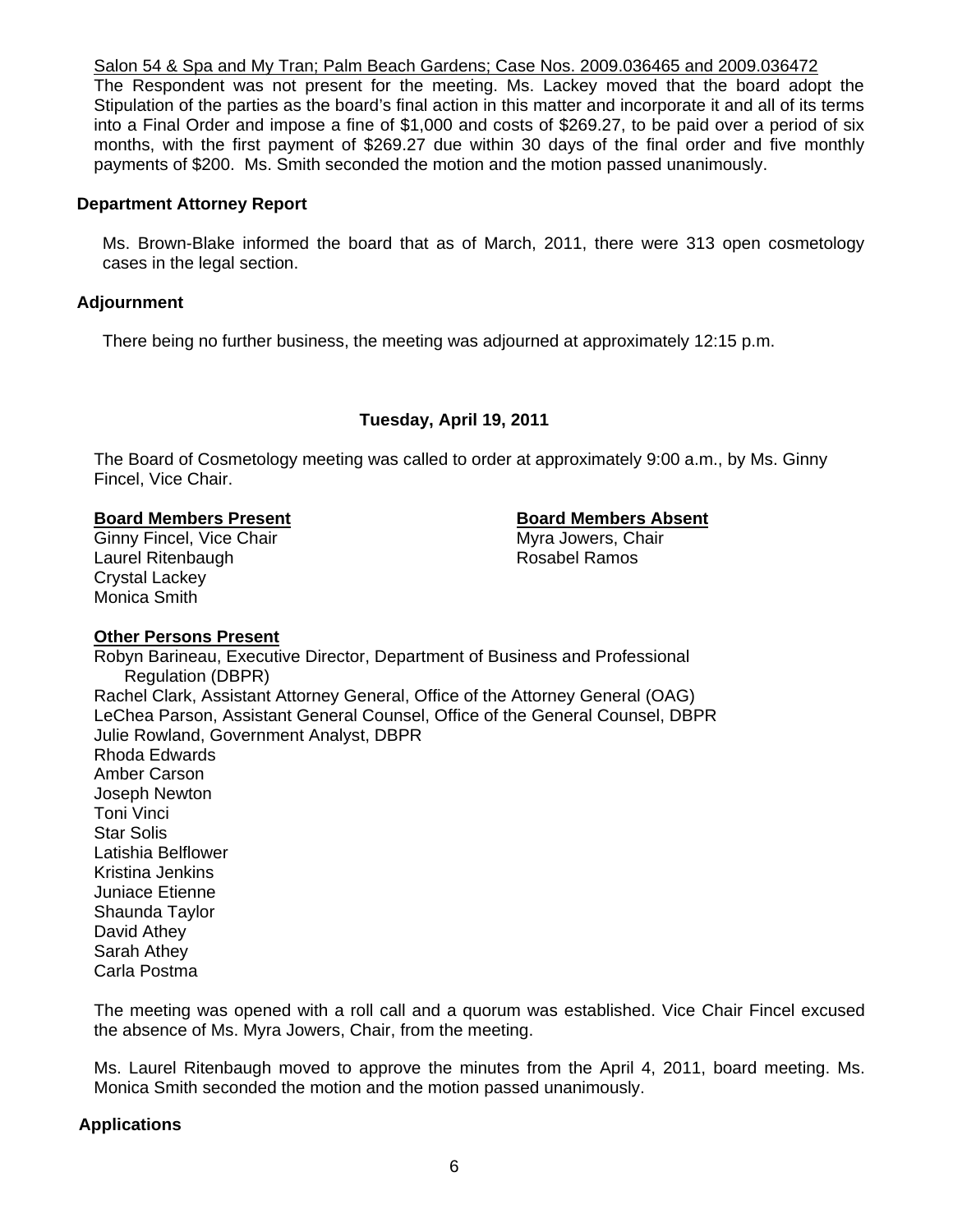# **Licensure Applications**

## **Informal Hearings**

## Amber Carson

Ms. Robyn Barineau, Executive Director, noted that the licensure application was denied at the January 25, 2011, board meeting based upon the noted criminal history. Ms. Carson was present for the meeting and was sworn in by Assistant Attorney General, Ms. Rachel Clark. After review, Ms. Ritenbaugh moved to approve the application. Ms. Smith seconded the motion and the motion passed unanimously.

## Rhoda Edwards

Ms. Barineau noted that the licensure application was denied at the January 25, 2011, board meeting based upon the noted criminal history. Ms. Edwards was present for the meeting and was sworn in by Ms. Clark. After review, Ms. Ritenbaugh moved to approve the application. Ms. Smith seconded the motion and the motion passed unanimously.

## Lashauna Shine

Ms. Barineau noted that the licensure application was denied at the January 25, 2011, board meeting based upon the noted criminal history. Ms. Shine was not present for the meeting. After review, Ms. Crystal Lackey moved to approve the application. Ms. Smith seconded the motion and the motion passed unanimously.

## Stephen Stanton

Ms. Barineau noted that the licensure application was denied at the January 25, 2011, board meeting based upon the noted criminal history. Mr. Stanton was not present for the meeting. After review, Ms. Ritenbaugh moved to approve the application. Ms. Lackey seconded the motion and the motion passed unanimously.

## **Initial Review**

## Latishia Belflower

Ms. Belflower was present for the meeting and was sworn in by Ms. Clark. After review, Ms. Ritenbaugh moved to approve the application. Ms. Smith seconded the motion and the motion passed unanimously.

#### Catherine Bittner

Ms. Bittner was not present for the meeting. After review, Ms. Smith moved to deny the application based on the noted criminal history. Ms. Ritenbaugh seconded the motion and the motion passed unanimously.

#### Rose Charles

Ms. Charles was not present for the meeting. After review, Ms. Lackey moved to approve the application. Ms. Smith seconded the motion and the motion passed unanimously.

#### Wladimir Diaz

Ms. Diaz was not present for the meeting. After review, Ms. Ritenbaugh moved to approve the application. Ms. Smith seconded the motion and the motion passed unanimously.

## Kristina Jenkins

Ms. Jenkins was present for the meeting and was sworn in by Ms. Clark. After review, Ms. Ritenbaugh moved to approve the application. Ms. Lackey seconded the motion and the motion passed unanimously.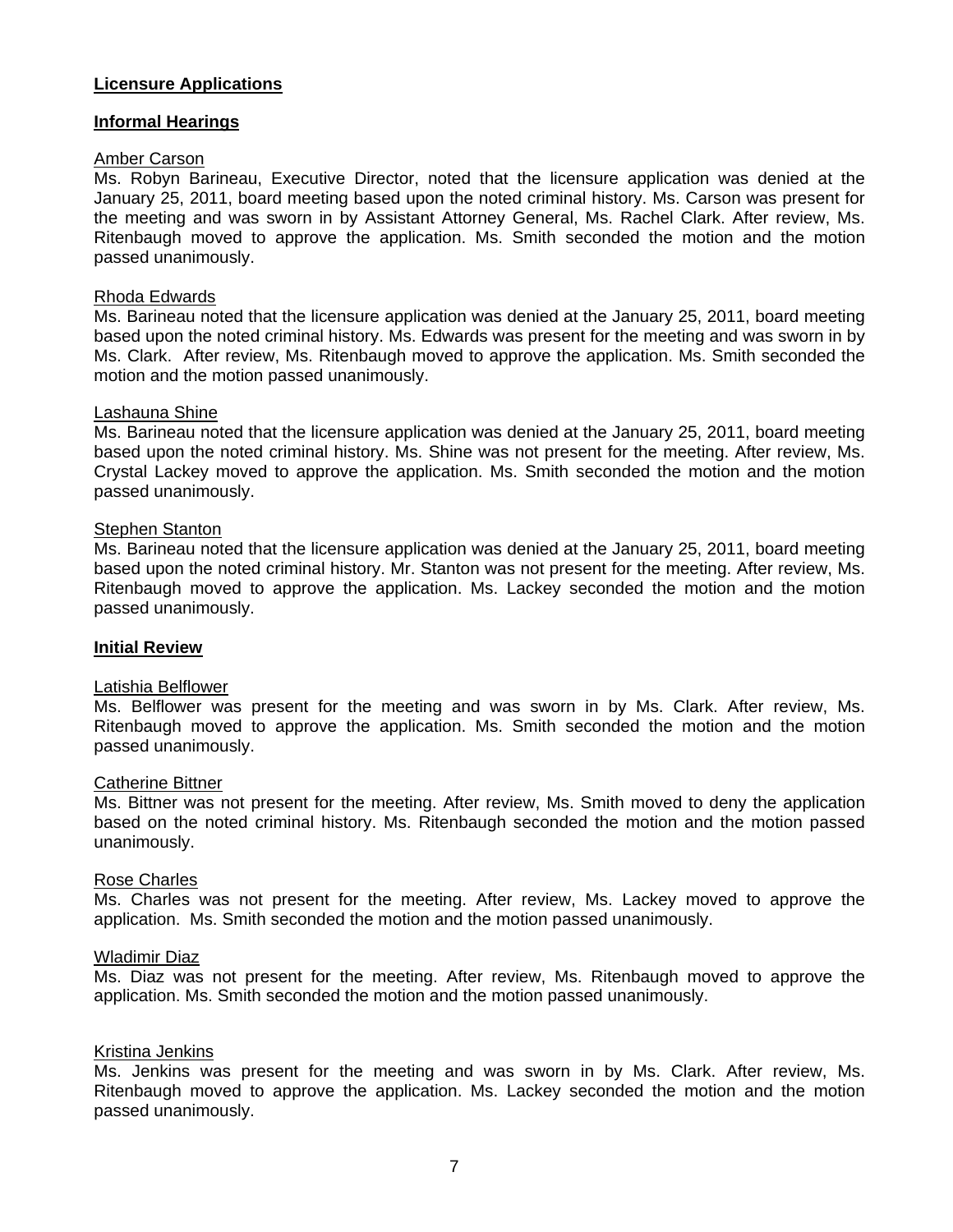# Tyesha Moton

Ms. Moton was not present for the meeting. After review, Ms. Ritenbaugh moved to approve the application. Ms. Lackey seconded the motion and the motion passed unanimously.

## Joseph Newton

Mr. Newton was present for the meeting and was sworn in by Ms. Clark. After review, Ms. Ritenbaugh moved to approve the application. Ms. Lackey seconded the motion and the motion passed unanimously.

# Shaundra Taylor

Ms. Taylor was present for the meeting and was sworn in by Ms. Clark. After review, Ms. Ritenbaugh moved to approve the application. Ms. Lackey seconded the motion and the motion passed unanimously.

# Toni Vinci

Mr. Vinci was present for the meeting and was sworn in by Ms. Clark. After review, Ms. Ritenbaugh moved to approve the application. Ms. Smith seconded the motion and the motion passed unanimously.

# **Applications for Hair Braiding Courses**

# **Request for Hearing**

# Legendary Techniques and Hair Braiding

Ms. Barineau noted that the application was denied at the January 25, 2011, board meeting based on references to the use of alcohol, phenols, and formaldehyde as a sanitizer, and no references or resources were listed on the HIV/AIDS course materials. Ms. Tomalene Carr was present for the meeting and was sworn in by Ms. Clark. After review, Ms. Ritenbaugh moved to approve the application. Ms. Lackey seconded the motion and the motion passed unanimously.

## Three J's

Ms. Barineau noted that the application was denied at the January 25, 2011, board meeting based on references to the use of needles, references to the use of phenols and alcohol as a sanitizer, the course content was outside of the scope of practice of Florida Board of Cosmetology licensees by performing permanent makeup. After review, Ms. Smith moved to uphold the denial based on references to the use of needles, references to the use of phenols and alcohol as a sanitizer, the course content was outside of the scope of practice of Florida Board of Cosmetology licensees by performing permanent makeup. Ms. Ritenbaugh seconded the motion and the motion passed unanimously.

## **Initial Review**

## Boss Hair Braiding

After review, Ms. Ritenbaugh moved to approve the application. Ms. Smith seconded the motion and the motion passed unanimously.

# Five Star Beauty Salon

After review, Ms. Ritenbaugh moved to approve the application. Ms. Smith seconded the motion and the motion passed unanimously.

## Jacquelyn Smith

After review, Ms. Ritenbaugh moved to approve the application with the following contingency: add "non-salon" to the laws and rules section of the course outline. The correction must be submitted to the Executive Director within 30 days of the date of the order for approval. Ms. Smith seconded the motion and the motion passed unanimously.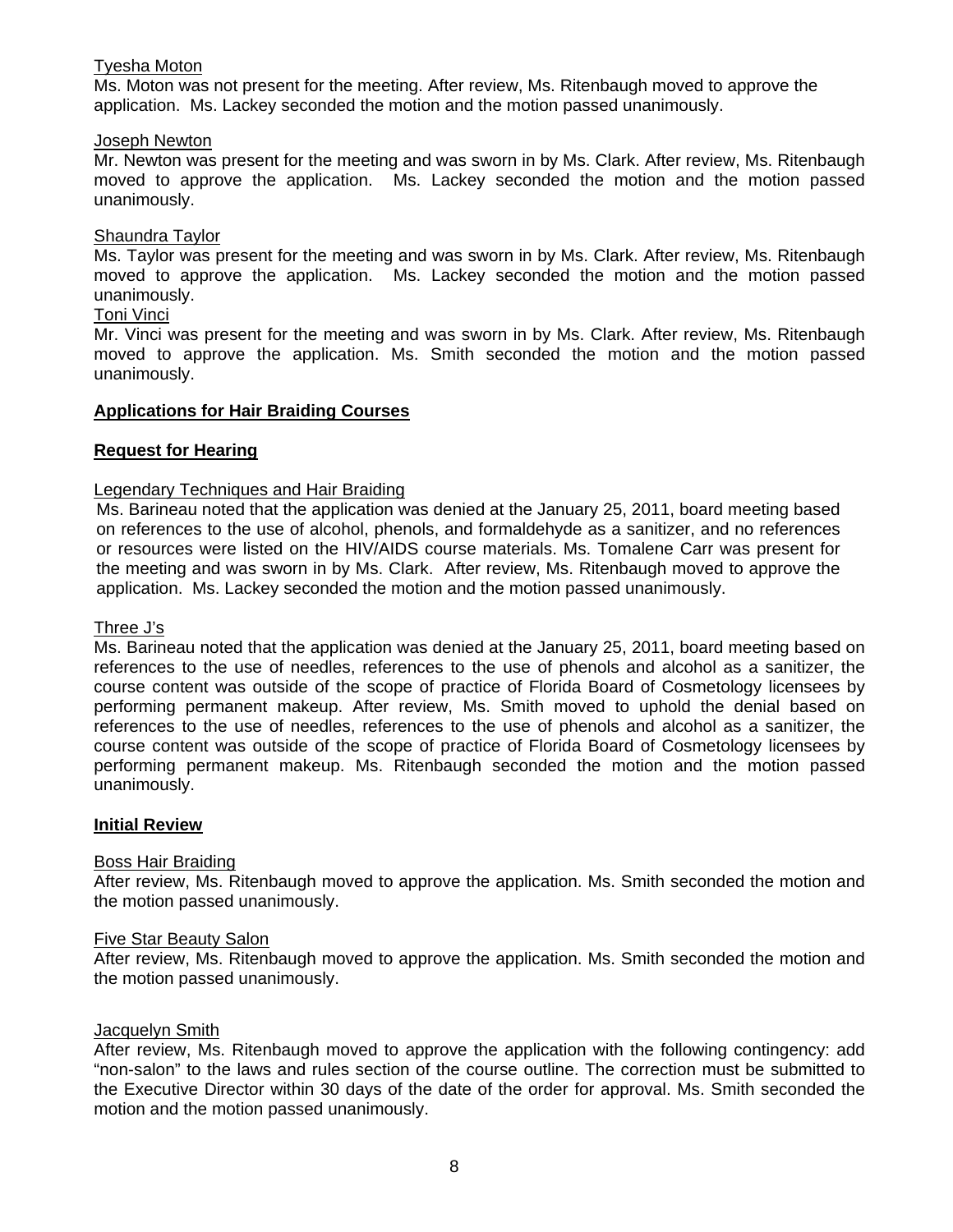## Lillian K. Hunter

After review, Ms. Ritenbaugh moved to approve the application. Ms. Smith seconded the motion and the motion passed unanimously.

## M Expert Academy

After review, Ms. Ritenbaugh moved to approve the application. Ms. Smith seconded the motion and the motion passed unanimously.

## Maxine Five Star Beauty Salon, Inc.

After review, Ms. Ritenbaugh moved to approve the application. Ms. Smith seconded the motion and the motion passed unanimously.

#### Our Roots Hair Academy

After review, Ms. Lackey moved to approve the application with the following contingency: add the word "braider" to hair registration in the course outline. The correction must be submitted to the Executive Director within 30 days of the date of the order for approval. Ms. Smith seconded the motion and the motion passed unanimously.

## Parisian Spa Institute

After review, Ms. Ritenbaugh moved to approve the application. Ms. Smith seconded the motion and the motion passed unanimously.

## Tim's Healthy Hair Care Center

After review, Ms. Ritenbaugh moved to deny the application based on incorrect references to MMA, references to hair weaving, hair extensions, dandruff treatments which is outside of the scope of practice of a hair braiding registration. Ms. Smith seconded the motion and the motion passed unanimously.

## **Applications for Hair Wrapping Courses**

## **Initial Review**

#### Boss Hair Braiding

After review, Ms. Ritenbaugh moved to approve the application. Ms. Smith seconded the motion and the motion passed unanimously.

#### Five Star Beauty Salon

After review, Ms. Ritenbaugh moved to approve the application. Ms. Smith seconded the motion and the motion passed unanimously.

#### Lillian K. Hunter

After review, Ms. Ritenbaugh moved to approve the application. Ms. Smith seconded the motion and the motion passed unanimously.

#### M Expert Academy

After review, Ms. Ritenbaugh moved to approve the application. Ms. Smith seconded the motion and the motion passed unanimously.

## Our Roots Hair Academy

After review, Ms. Ritenbaugh moved to approve the application. Ms. Smith seconded the motion and the motion passed unanimously.

## **Applications for Body Wrapping Courses**

## **Initial Review**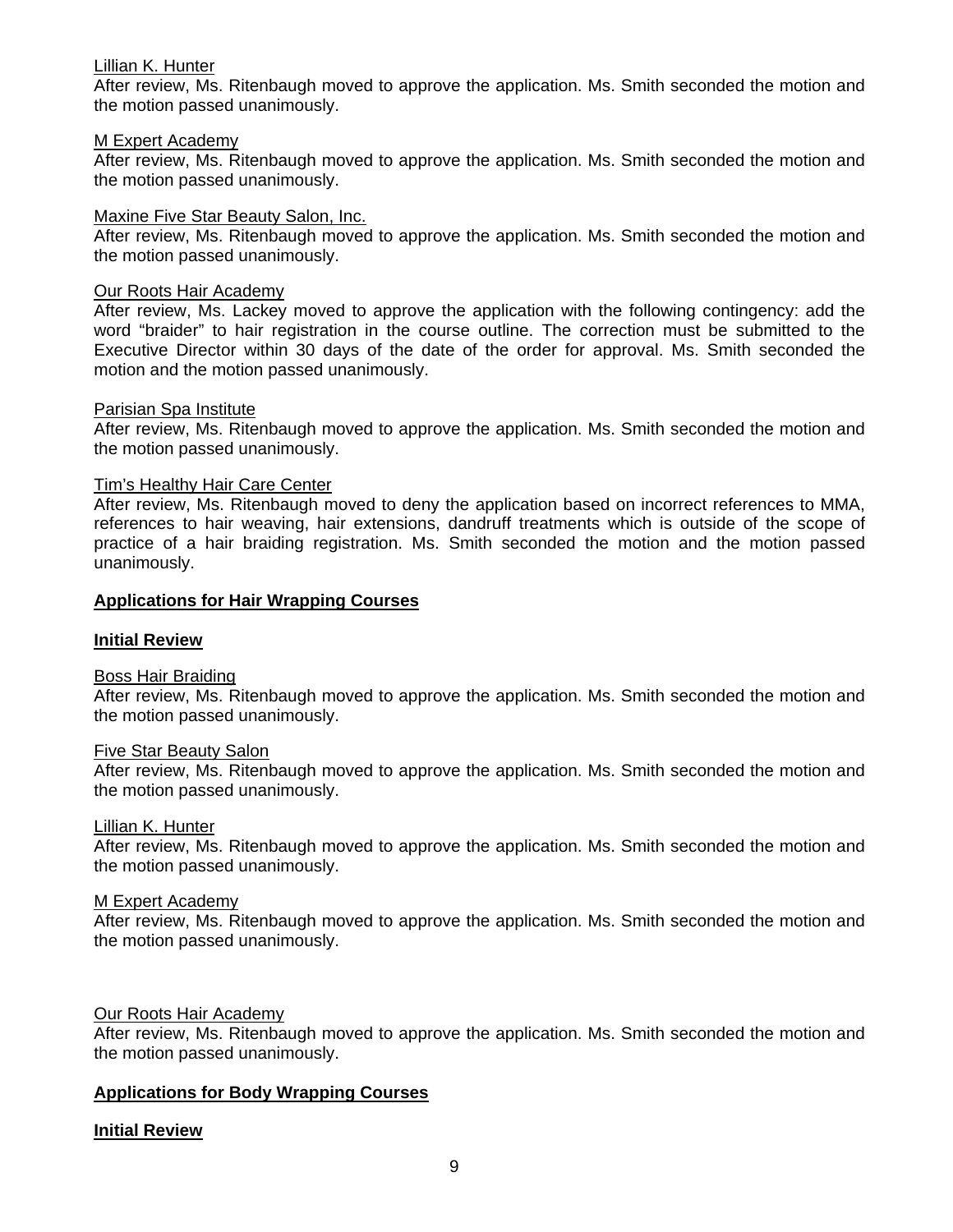# Jeannette Sosa

After review, Ms. Ritenbaugh moved to deny the application based on the course content being outside of the scope of practice of Florida Board of Cosmetology licensees. Ms. Smith seconded the motion and the motion passed unanimously.

## Kaizen Beauty Academy

After review, Ms. Smith moved to deny the application based on references to slimming in the course outline. Ms. Lackey seconded the motion and the motion passed unanimously.

## Lillian K. Hunter

After review, Ms. Smith moved to approve the application with the following contingency: striking the word "scalp" in the course outline and replacing it with "skin". The correction must be submitted to the Executive Director within 30 days of the date of the order for approval. Ms. Lackey seconded the motion and the motion passed unanimously.

## M'Lis Company

After review, Ms. Ritenbaugh moved to deny the application based on the course content being outside of the scope of practice of Florida Board of Cosmetology licensees. Ms. Lackey seconded the motion and the motion passed unanimously.

## M Expert Academy

After review, Ms. Smith moved to approve the application. Ms. Ritenbaugh seconded the motion and the motion passed unanimously.

## Our Roots Hair Academy

After review, Ms. Smith moved to approve the application. Ms. Ritenbaugh seconded the motion and the motion passed unanimously.

#### Parisian Spa Institute

After review, Ms. Smith moved to approve the application. Ms. Ritenbaugh seconded the motion and the motion passed unanimously.

#### Spa Industry Educators Group

After review, Ms. Smith moved to approve the application. Ms. Ritenbaugh seconded the motion and the motion passed unanimously.

## **Initial HIV/AIDS Courses**

## **Initial Review**

#### Academy of Health and Beauty

After review, Ms. Ritenbaugh moved to approve the application. Ms. Smith seconded the motion and the motion passed unanimously.

#### M Expert Academy

After review, Ms. Ritenbaugh moved to approve the application. Ms. Smith seconded the motion and the motion passed unanimously.

## Paragon CET

After review, Ms. Ritenbaugh moved to approve the application. Ms. Smith seconded the motion and the motion passed unanimously.

## **Continuing Education Provider and Course Applications**

## **Initial Review**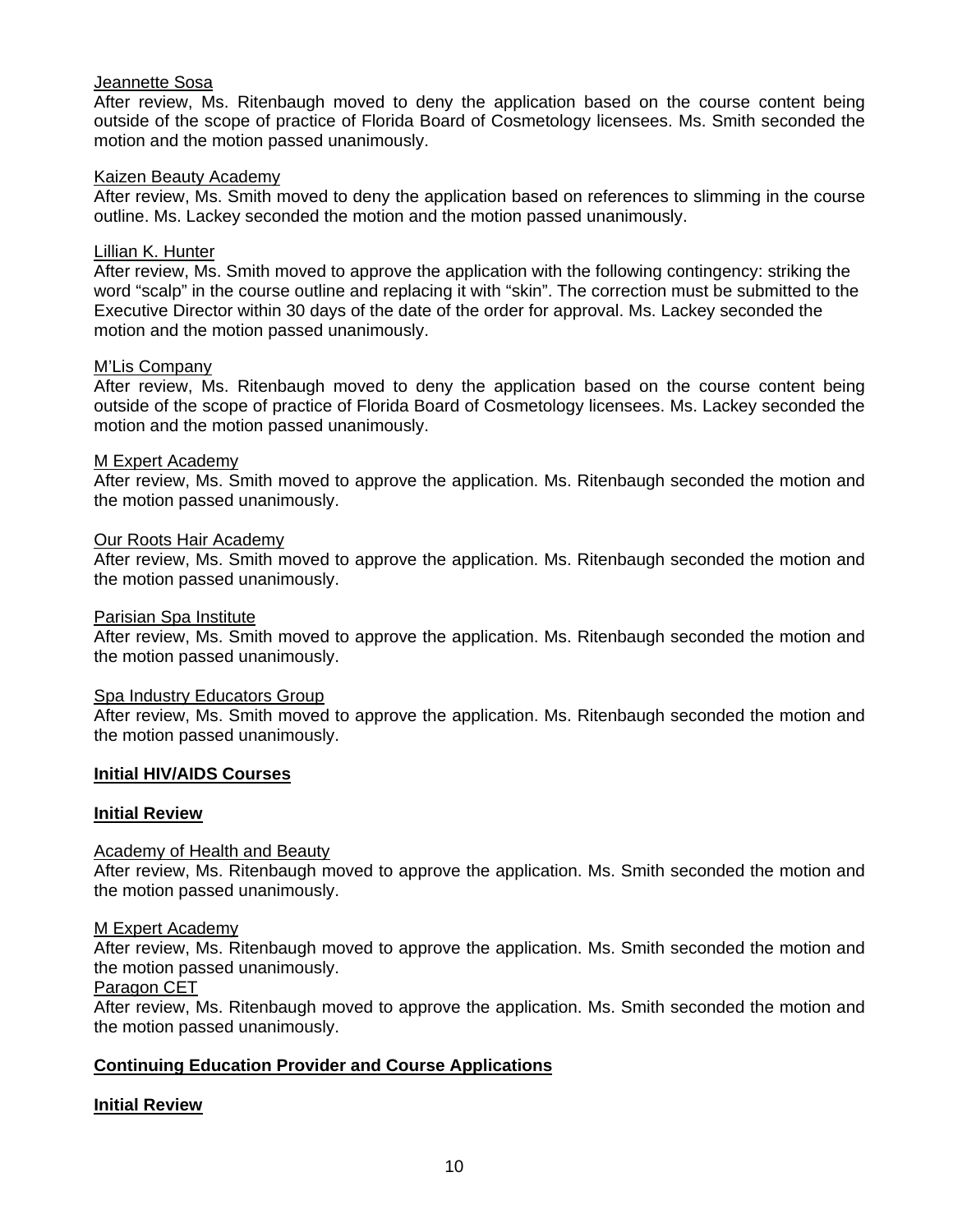Academy of Health and Beauty

*Course Application*

16 Hours of Continuing Education Course – 16 Hours Live Group Study

After review, Ms. Ritenbaugh moved to approve the application. Ms. Lackey seconded the motion and the motion passed unanimously.

The Esthetics Association Florida, Inc.

*Course Application* 

The EAF Esthetics Meeting – 2 Hours Live Group Study

After review, Ms. Smith moved to deny the application based on unspecific course topics in the course outline. Ms. Ritenbaugh seconded the motion and the motion passed unanimously. The Esthetics Association Florida, Inc.

*Course Application* 

Deep Tissue Massage for Face, Neck, Shoulders and Decollate – 8 Hours Live Group Study

After review, Ms. Smith moved to deny the application based on the course content being outside of the scope of practice of Florida Board of Cosmetology licensees. Ms. Ritenbaugh seconded the motion and the motion passed unanimously.

Spa Industry Educators Group

*Provider Application*

*Course Application*

# Eyelash Perming for Beginners – 8 Hours Live Group Study

After review, Ms. Smith moved to approve the provider application. Ms. Ritenbaugh seconded the motion and the motion passed unanimously.

After review, Ms. Smith moved to approve the course application with the following contingency: add providership number to the course completion certificate. The correction must be submitted to the Executive Director within 30 days of the date of the order for approval. Ms. Ritenbaugh seconded the motion and the motion passed unanimously.

# **New Business**

# Payment Plans

The board agreed to allow the department to enter into contracts with Respondents allowing for payment plans in final order matters. They board asked that the stipulation agreements be sent out with administrative complaints offering six month payment plans upfront.

# Dermaplaining

After discussion, the board agreed that dermaplaining is outside scope of practice for Board of Cosmetology licensees.

# Proposed Revisions to Board of Cosmetology Applications

The board discussed the proposed application forms. The department will host a future workshop in Tallahassee for those who are interested in commenting on the proposed forms.

# **Other Business**

# **Executive Director's Report**

# Financial Report for Year Ending December 2010

Ms. Barineau reported that the balance in the board's operating account as of December 30, 2010, was over \$3.1 million, and the balance in their unlicensed activity account was over \$1.4 million.

# Florida Board of Cosmetology Newsletter – January 2011